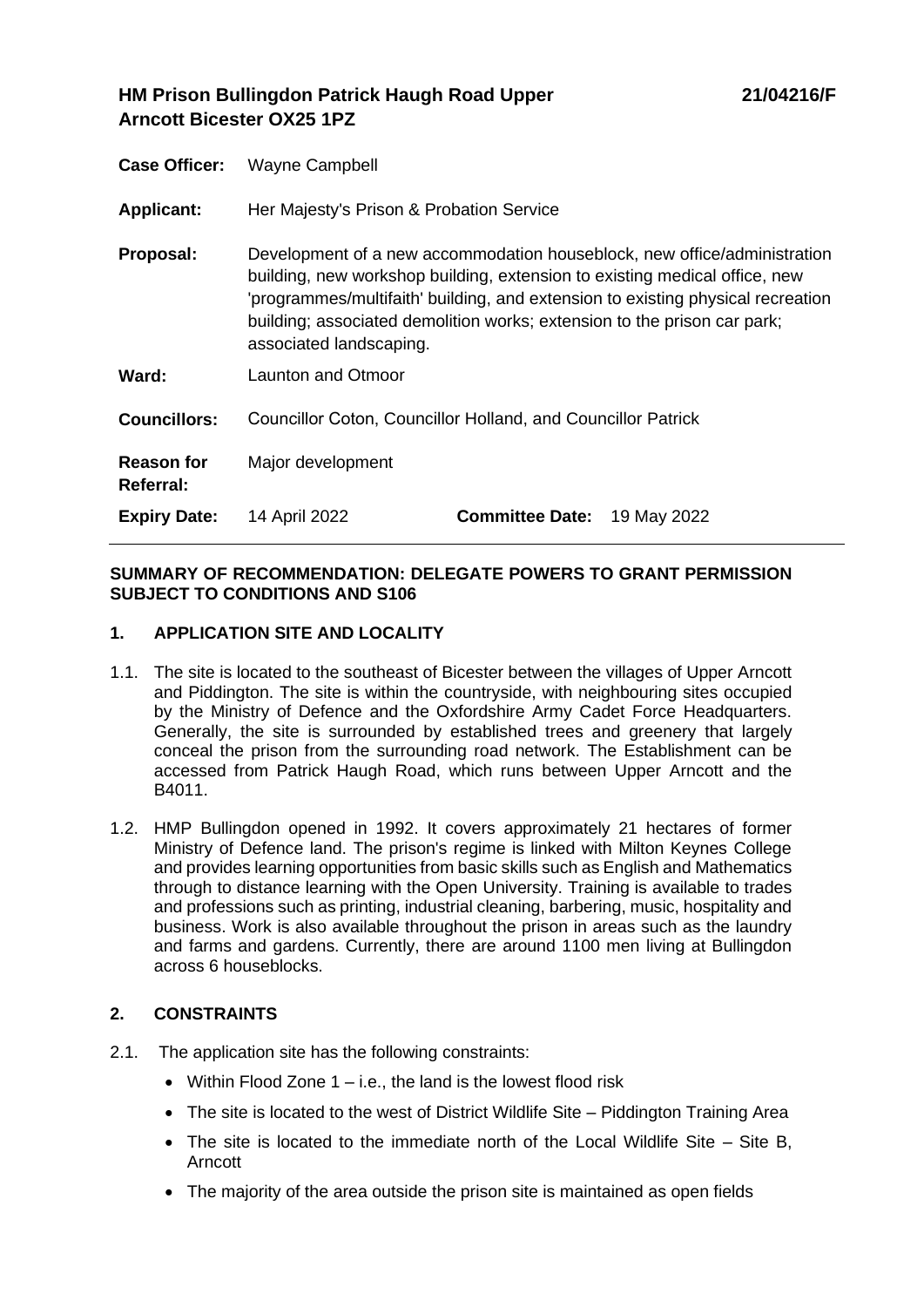# **3. DESCRIPTION OF PROPOSED DEVELOPMENT**

- 3.1. All the proposed building works are within the secure perimeter wall of the prison boundary. The proposal includes an additional 240-space prisoner accommodation block; a new office and administration building; new workshop building; extension to an existing medical office; a new 'programmes/multifaith' building; extension to the existing physical recreation building; and associated demolition works.
- 3.2. The proposal also includes some works outside the secure boundary of the prison in the form of the addition of 100 new parking spaces adjacent to the existing car park, on the opposite side of Patrick Haugh Road; and associated landscaping around the car park extensions, to address the increased occupancy requirements.

# **4. RELEVANT PLANNING HISTORY**

4.1. The following most recent planning history is considered relevant to the current proposal:

21/00842/CLUP – Certificate of Lawfulness for proposed installation of solar PV panels on some roofs. Permitted 3 June 2021;

19/01019/CLUE – Certificate of Lawfulness for retention of Prison accommodation block F Wing. Permitted 13 September 2019;

18/01934/CLUP – Certificate of Lawfulness for proposed blocking up of ten first floor windows along the north and east elevations. Permitted 3 January 2019;

17/01622/F – Fire upgrade works to the accommodation blocks, including external installation of eight containerised water-misting plants. Permitted 2 October 2017.

4.2. There were eleven earlier applications for a variety of building works to the Prison over the period 2001 – 2010 but nothing of relevance to the current proposals.

## **5. PRE-APPLICATION DISCUSSIONS**

5.1. The following pre-application discussions have taken place with regard to this proposal:

21/02023/PREAPP: Proposed new houseblock

5.2 The pre-application advice provided confirmed that the principle of the development was acceptable and that the design of the proposals would also be acceptable taking into consideration the use in the context of the existing Prison complex.

## **6. RESPONSE TO PUBLICITY**

6.1. This application has been publicised by way of a site notice displayed near the site, by advertisement in the local newspaper, and by letters sent to all properties immediately adjoining the application site that the Council has been able to identify from its records (amend as appropriate) and statutory consultees. The final date for comments was **31 March 2022**.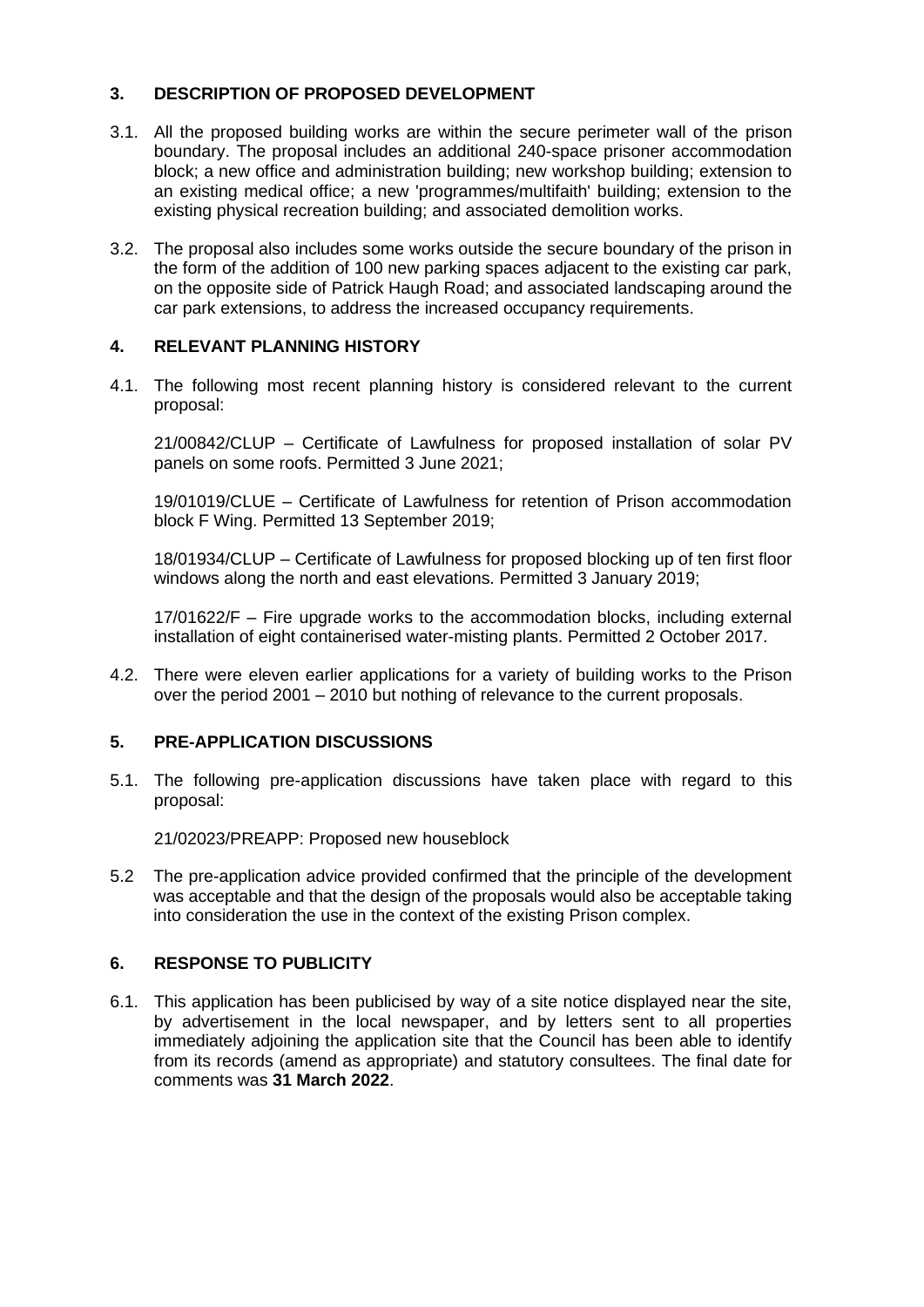6.2. There were no objections, no submissions of support and no comments raised by third parties.

## **7. RESPONSE TO CONSULTATION**

7.1. Below is a summary of the consultation responses received at the time of writing this report. Responses are available to view in full on the Council's website, via the online Planning Register.

## PARISH/TOWN COUNCIL AND NEIGHBOURHOOD FORUMS

- 7.2. ARNCOTT PARISH COUNCIL: No comments received.
- 7.3. PIDDINGTON PARISH COUNCIL: No comments received.

### **CONSULTEES**

- 7.4. OCC MINERALS AND WASTE: **No objections**.
- 7.5. CDC LAND DRAINAGE: **No objections**. However, advise that there are areas of surface water flood risk within the site where water can pond if not readily drained.
- 7.6. CDC LEGAL SERVICES RIGHTS OF WAY OFFICER: **No objections**.
- 7.7. THAMES WATER: **No objection** subject to a suggested condition and a request that the Prison authority contact Thames Water with respect to their wayleave or easement rights. That can be added as an Informative to the decision notice.
- 7.8. INTERNAL DRAINAGE BOARD: **No objection**.
- 7.9. ANGLIAN WATER: **No comments**.
- 7.10. OCC HIGHWAYS: **No objection** subject to S106 contribution towards public transport services and condition**s**
- 7.11. LEAD LOCAL FLOOD AUTHORITY: **Objection**.
- 7.12. THAMES VALLEY POLICE (DESIGN ADVISOR): No comments received.
- 7.13. CDC HEALTH PROTECTION: No comments received.
- 7.14. CDC ENVIRONMENTAL PROTECTION: No comments received.
- 7.15. CDC PLANNING POLICY: No comments received.
- 7.16. ENVIRONMENT AGENCY: No comments received.
- 7.17. WESTERN POWER: No comments received.
- 7.18. SOUTHERN GAS NETWORK: No comments received.
- 7.19. SEVERN TRENT WATER: No comments received.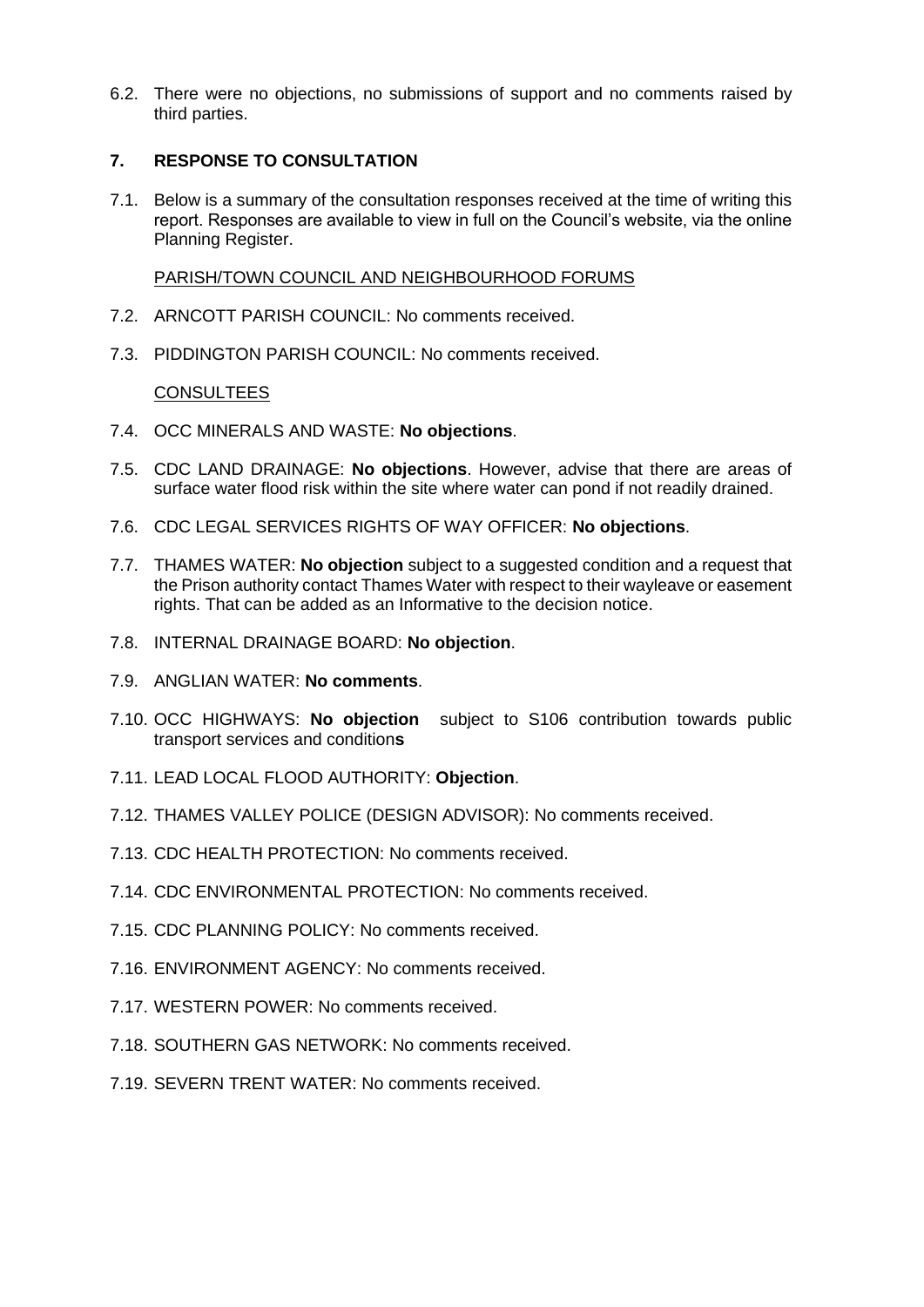# **8. RELEVANT PLANNING POLICY AND GUIDANCE**

- 8.1. Planning law requires that applications for planning permission must be determined in accordance with the development plan unless material considerations indicate otherwise.
- 8.2. The Cherwell Local Plan 2011-2031 Part 1 was formally adopted by Cherwell District Council in July 2015 and provides the strategic planning policy framework for the District to 2031. The Local Plan 2011-2031 – Part 1 replaced a number of the 'saved' policies of the adopted Cherwell Local Plan 1996 though many of its policies are retained and remain part of the development plan. The relevant planning policies of Cherwell District's statutory Development Plan are set out below:

# CHERWELL LOCAL PLAN 2011 - 2031 PART 1 (CLP 2015)

- PSD1 Presumption in Favour of Sustainable Development
- ESD1 Mitigating and Adapting to Climate Change
- ESD2 Energy Hierarchy and Allowable Solutions
- ESD3 Sustainable Construction
- ESD5 Renewable Energy
- ESD6 Sustainable Flood Risk Management
- ESD7 SuDS
- ESD8 Water Resources
- ESD10 Protection and Enhancement of Biodiversity and the Natural **Environment**
- ESD13 Landscape Protection
- ESD15 The Character of the Built and Historic Environment

# CHERWELL LOCAL PLAN 1996 SAVED POLICIES (CLP 1996)

- C8 Sporadic Development
- C28 Layout, design and external appearance of new development
- C30 Design
- ENV1 Pollution Control
- 8.3. Other Material Planning Considerations
	- National Planning Policy Framework (NPPF)
	- Planning Practice Guidance (PPG)

# **9. APPRAISAL**

- 9.1. The key issues for consideration in this case are:
	- Principle of development
	- Design, and impact on the character of the area
	- Highway implications
	- Drainage
	- Ecology impact
	- Sustainable development

## Principle of Development

## *Policy Context*

9.2. Planning law requires that planning decisions are made in accordance with the Development Plan unless material considerations indicate otherwise. Paragraph 12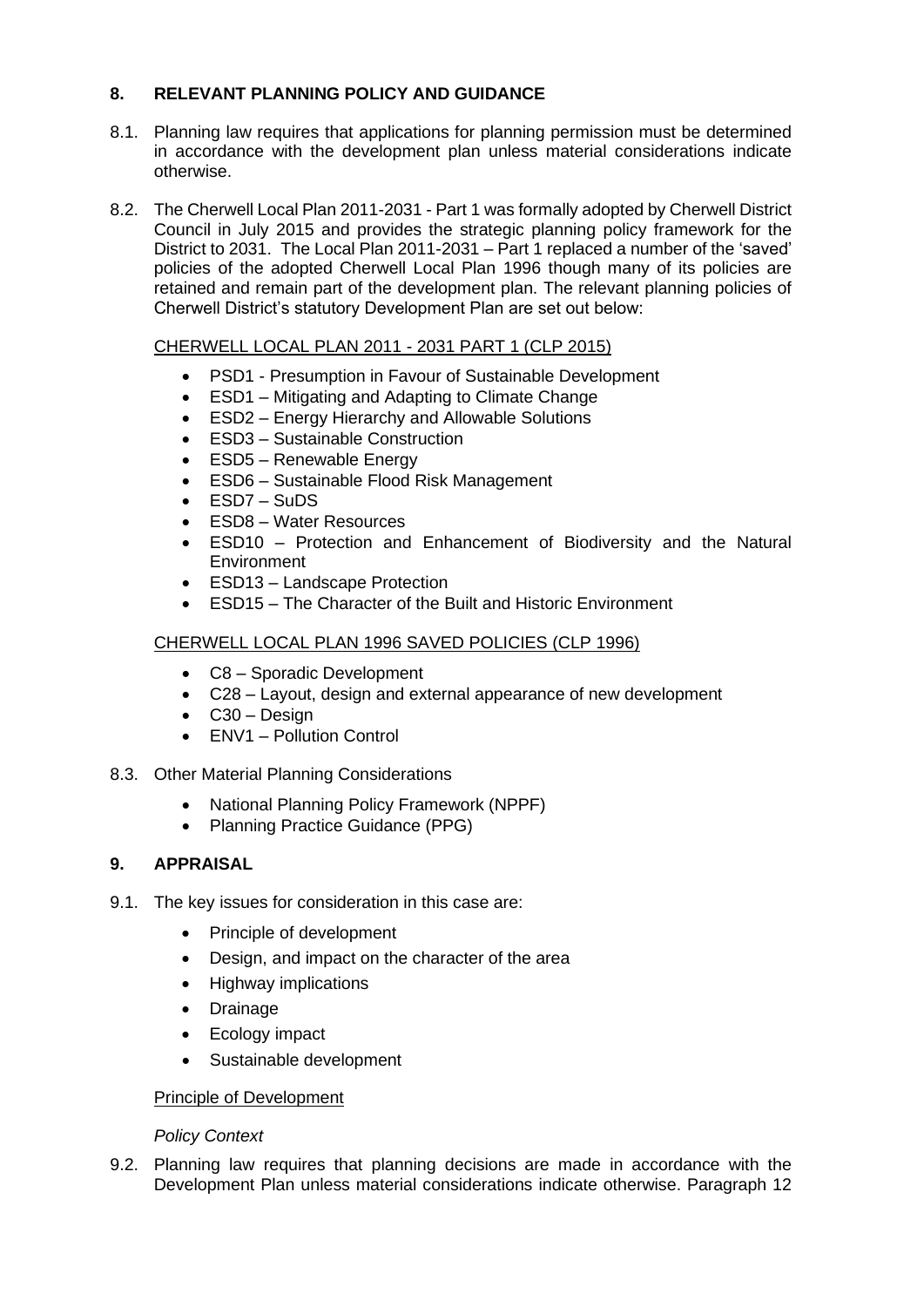of the National Planning Policy Framework (NPPF) makes clear that it does not change the statutory status of the development plan as the starting point for decision making. Proposed development that conflicts with the development plan should be refused unless other material considerations indicate otherwise.

- 9.3. The NPPF sets a presumption in favour of sustainable development and a positive approach to planning as a means of supporting the country's economic and housing growth, whilst protecting the environment.
- 9.4. Paragraph 96 of the NPPF states that to ensure faster delivery of other public service infrastructure such as further education colleges, hospitals and criminal justice accommodation, local planning authorities should also work proactively and positively with promoters, delivery partners and statutory bodies to plan for required facilities and resolve key planning issues before applications are submitted. As this application seeks to provide additional accommodation within the prison boundary this paragraph is a material consideration.
- 9.5. The Development Plan comprises saved policies in the 1996 adopted Cherwell Local Plan (CLP 1996) and the 2015 adopted Cherwell Local Plan (CLP 2015). The policies important for determining this application are referenced above. Key policy in terms of principle is PSD1 - Presumption in Favour of Sustainable Development. Under this Policy it states that in considering applications *the Council will take a proactive approach to reflect the presumption in favour of sustainable development contained in the National Planning Policy Framework.* The Policy continues by stating that *applications that accord with the policies in this Local Plan (or other part of the statutory Development Plan) will be approved without delay unless material considerations indicate otherwise.*

### *Assessment*

- 9.6. This application seeks planning permission for a number of new buildings within the prison grounds to allow for an improved prison service both in terms of facilities on the site and inmate provision. The use of the site as a prison has a long and established history and the type of accommodation is not something which can be provided outside the prison site. As such, the proposed development for more intensive prison use within the prison grounds (240 extra inmates within a new accommodation block and associated other works) is considered acceptable in terms of principle.
- 9.7. Notwithstanding this point the development also includes the provision of additional car parking with the extension of the existing car parking area located to the immediate north of the main prison buildings. The provision of the additional car parking is to address the additional accommodation on the site and the increase in staff to be employed on the site with a stated increase in staff from 650 full time posts to 747 members of staff as a result of the development.
- 9.8. Although it is accepted that the prison is served by a bus service by Stagecoach, it also has to be accepted that the staff will work shifts which would not necessarily be covered by the times of the buses and therefore there is a need to ensure adequate parking is provided on site. For this reason, the principle of the additional 102 parking spaces is considered acceptable.

#### *Conclusion*

9.9. This application seeks planning permission for a series of new buildings and extensions to existing buildings within the secure boundary walls on this prison site as well as an extension to the surface carparks located outside the secure area of the prison. The new development would be for use by the prison as part of the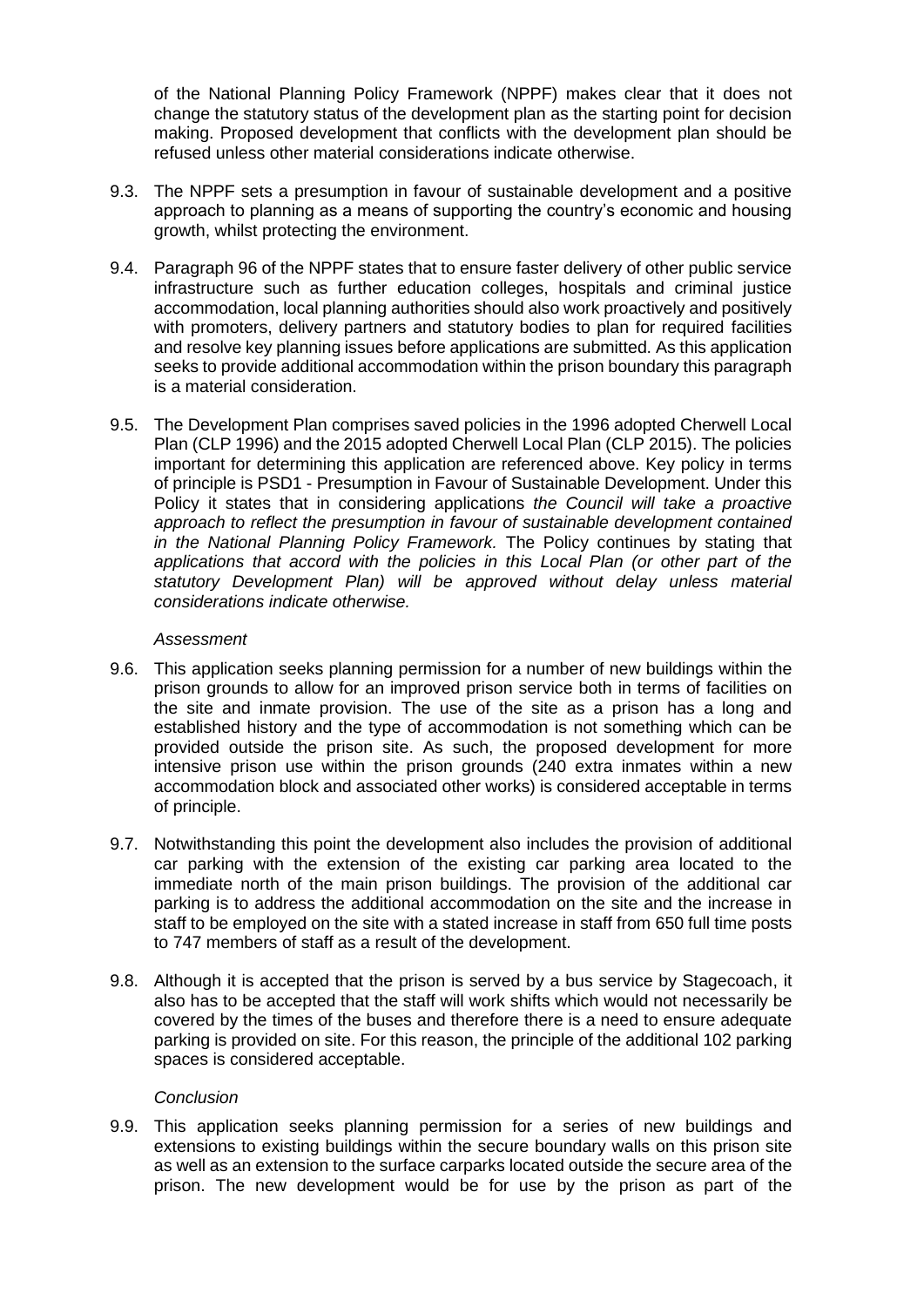improvements to the service on the site. The site has a long history of providing secure accommodation which could not be provide elsewhere in this area. The principle of the development is therefore considered acceptable.

#### Design, and impact on the character of the area

### *Policy context*

9.10. Section 12 of the National Planning Policy Framework covers the issue over design and is clear that good design is a fundamental to what the planning and development process should achieve. Paragraph 130 of the NPPF highlights, amongst other things, that planning policies and decisions should ensure that developments:

*a) will function well and add to the overall quality of the area, not just for the short term but over the lifetime of the development;* 

*b) are visually attractive as a result of good architecture, layout and appropriate and effective landscaping;* 

*c) are sympathetic to local character and history, including the surrounding built environment and landscape setting, while not preventing or discouraging appropriate innovation or change (such as increased densities);* 

*e) optimise the potential of the site to accommodate and sustain an appropriate amount and mix of development (including green and other public space) and support local facilities and transport networks; and* 

*f) create places that are safe, inclusive and accessible and which promote health and well-being, with a high standard of amenity for existing and future users; and where crime and disorder, and the fear of crime, do not undermine the quality of life or community cohesion and resilience*.

- 9.11. Policy ESD15 of the Adopted Local Plan Part 1 states that 'new development proposals should:
	- Contribute positively to an area's character and identity by creating or reinforcing distinctiveness and respecting local topography, including skylines, valley floors, significant trees, historic boundaries, landmarks, features or views;
	- Respect the traditional pattern, routes, spaces, blocks, enclosures and (inter alia) create clearly defined active public frontages.
- 9.12. Policy ESD13 of the Cherwell Local Plan Part 1 states that: "Development will be expected to respect and enhance local landscape character, securing appropriate mitigation where damage to local landscape character cannot be avoided. Proposals will not be permitted if they would:
	- Cause undue visual intrusion into the open countryside;
	- Cause undue harm to important natural landscape features and topography;
	- Be consistent with local character;
	- Harm the setting of settlements, buildings, structures, or other landmark features;
	- Harm the historic value of the landscape.
- 9.13. Saved Policy C28 of the Cherwell Local Plan 1996 exercises control over all new developments to ensure that the standards of layout, design and external appearance are sympathetic to the character of the context and Saved Policy C8 seeks to limit sporadic development beyond the built limits of settlements.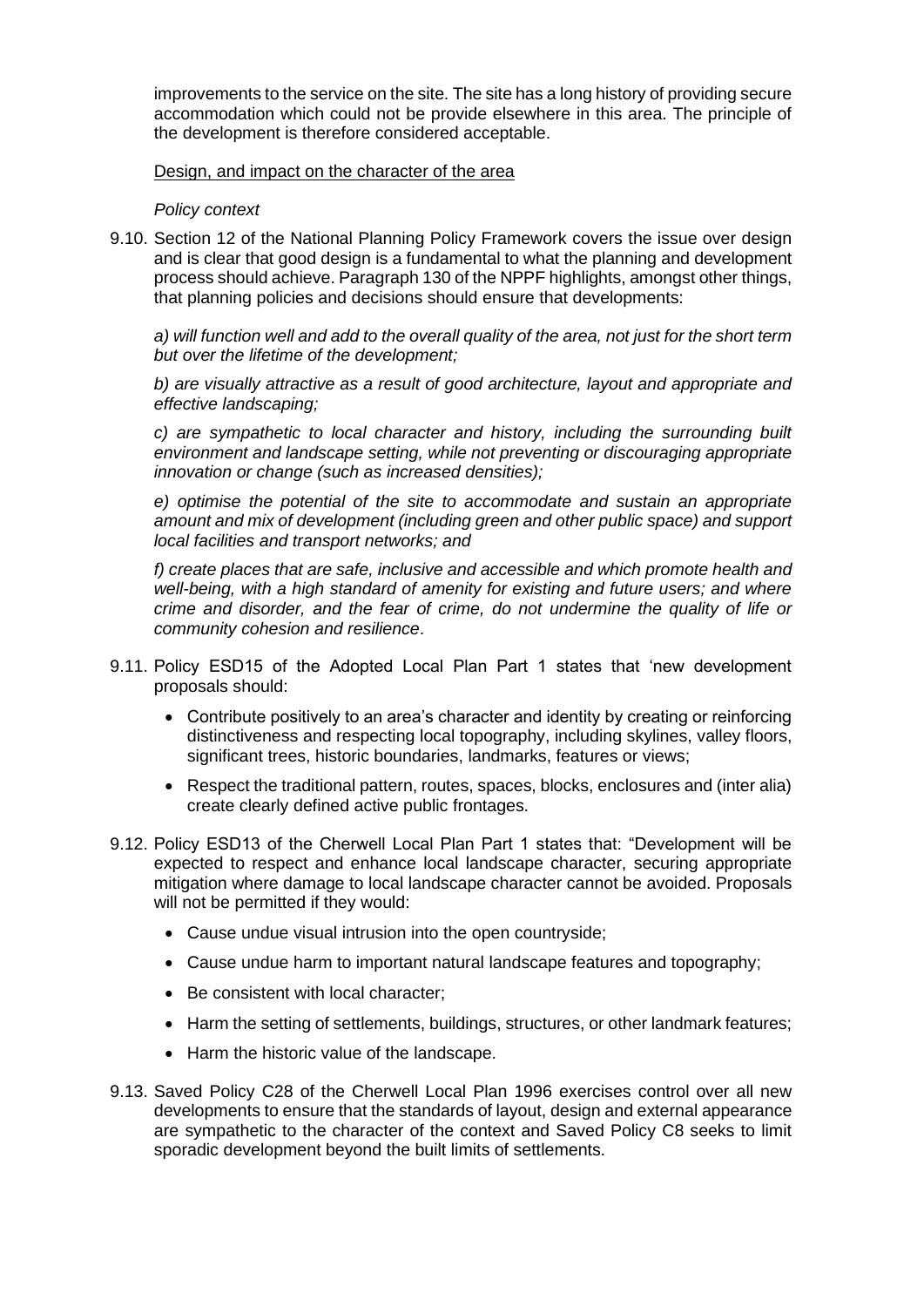#### *Assessment*

- 9.14. The application seeks planning permission for a mix of new development within the secure prison boundary. In terms of scale the new development will be a mix of singlestorey and two-storey ancillary buildings and a four-storey star-shaped accommodation block building on the site. The single storey buildings will provide a new office accommodation, a medical centre extension, and a separate property store building on the site.
- 9.15. The two-storey buildings will comprise a new workshop building, a new multi-faith building, as well as an extension to the physical recreation building. With regard to the larger building on the site, this will be a new four-storey accommodation block which will provide accommodation of up to 247 inmate beds. This building will be in the form of a cross created by four projection wings from a central core. All new buildings and extensions will be provided with pitched roof designs. Overall, the additional floor area created on the site is stated as 9,704sqm although a total of 1,500sqm will also be lost as part of demolition works to facilitate the new build and extensions. The scale of the proposed buildings will be comparable with the other 3 storey accommodation blocks and the other 1, 2 and one 4-storey buildings already on site.
- 9.16. In terms of construction, all new buildings and extensions on the site will be constructed from materials similar to those elsewhere within the prison site with reinforced concrete block, brick, metal cladding and metal profile roof panels. As such, the design of the proposed development when viewed within the prison grounds will appear in character with the prison site.
- 9.17. With regards to the impact of the development on the wider area outside the secure enclosure of the site, it has to be acknowledged that the central area of the prison site is enclosed by a tall perimeter wall which, for obvious security reasons is to a significant height. Due to this security wall, the proposed development will not be readily visible from outside the site from public vantage points. Notwithstanding this point, it is accepted that the four-storey accommodation block will be one of the largest building on the site, and it is likely that parts of the roof could be visible from the car park area as well as from the access road Patrick Haugh Road to the north of the prison and from a short stretch of the B4011 to the east of the prison. However, as both those roads are screened by significant landscaping between the roads and the security wall, only glimpse views would be possible above the wall when viewed from the public highway.

## *Conclusion*

9.18. It is considered that in terms of design and location of the buildings and extensions on the site that the proposals will have no adverse impact on the area. Furthermore, the design of the new development will match the style and character of existing buildings on the site. For these reasons it is considered that in terms of design and appearance the proposal represents an acceptable form of development and complies with the adopted policies.

#### Highway implications

## *Policy context*

- 9.19. Paragraph 110 of the NPPF states that in assessing specific applications for development, it should be ensured that:
	- *a) appropriate opportunities to promote sustainable transport modes can be – or have been – taken up, given the type of development and its location;*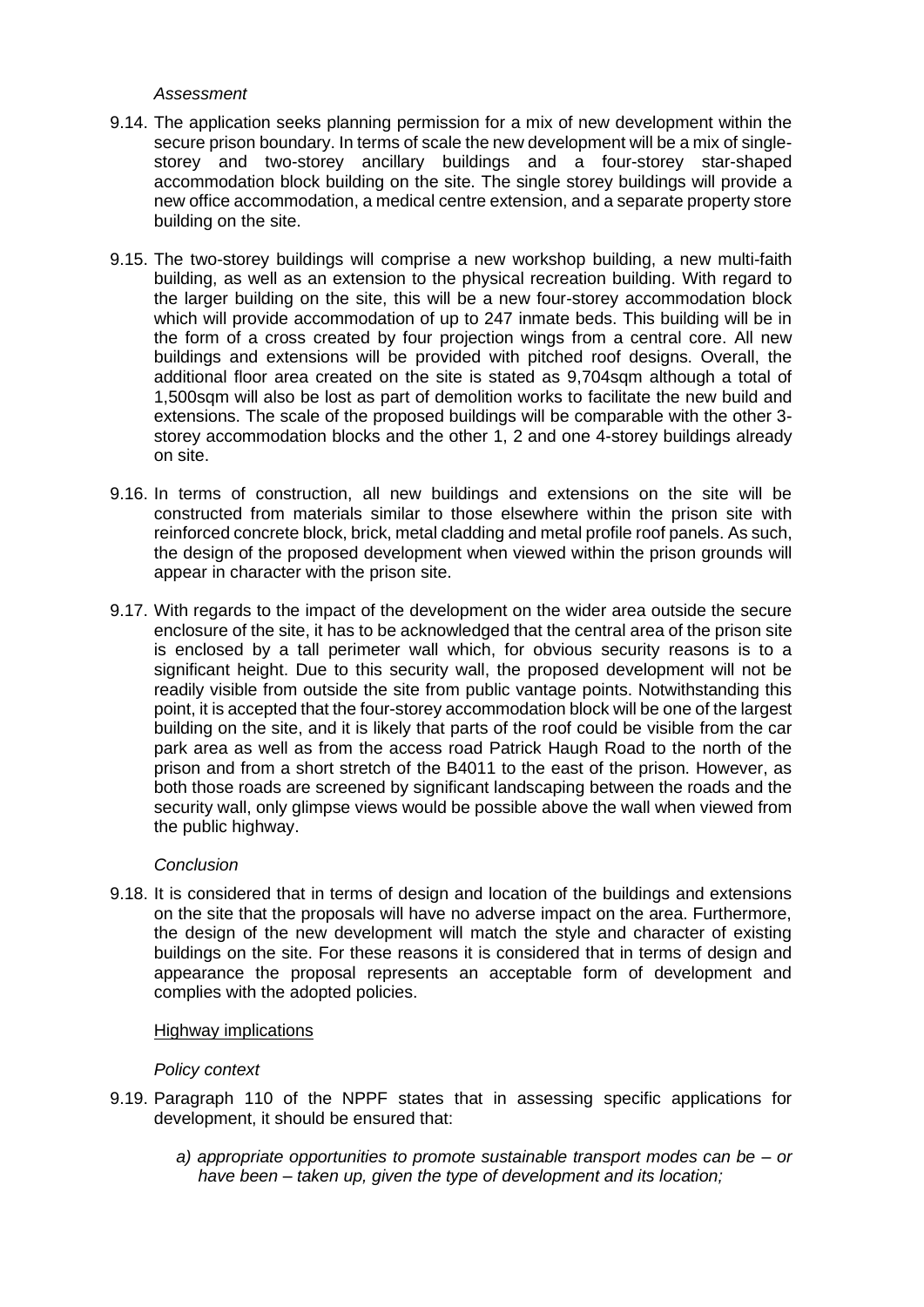- *b) safe and suitable access to the site can be achieved for all users; and*
- *c) any significant impacts from the development on the transport network (in terms of capacity and congestion), or on highway safety, can be cost effectively mitigated to an acceptable degree*.

In addition to this, paragraph 111 highlights that development should only be prevented or refused on highways grounds if there would be an unacceptable impact on highway safety, or the residual cumulative impacts on the road network would be severe.

- 9.20. Policy ESD15 of the CLP 2015 states that: *new development proposals should be designed to deliver high quality safe, attractive, durable and healthy places to live and work. Development of all scales should be designed to improve the quality and appearance of an area and the way it functions*.
- 9.21. Policy SLE4 states that: *all development where reasonable to do so, should facilitate the use of sustainable modes of transport (and) development which is not suitable for the roads that serve the development and which have a severe traffic impact will not be supported*.

#### *Assessment*

- 9.22. Along with the proposed development within the secure area of the prison site, this application also seeks permission for an increase in the car park located to the north of the main prison entrance building. The proposal is for the extension of the existing car parking area in this location from 356 spaces to 458. The parking will include an increase in disabled parking from 6 to 123 spaces while the number of cycle parking spaces will remain at 24. All parking will be maintained as surface parking with the increase in the car park. The additional parking spaces will be provided in two extensions to the existing car park. The first will be a small extension to the south in an area of landscaping and will provide an additional 57 spaces with the second extended area being to the east of the main car park and behind the social centre to provide an additional 48 spaces.
- 9.23. As noted in the paragraphs above the main proposal is for the increase in floor area on the prison site, which will require an increase in the number of staff at the prison by an additional 97 posts. The increase in accommodation will also result in a higher number of visitors to the prison and as such the demand upon parking will also increase and hence the need to extend the car parking provision at the prison. Although it is accepted that the prison site is located and served by a bus service, it has to be acknowledged that staff will work shift patterns which would not always allow access to and from the site by public transport. Furthermore, there are limited pedestrian access routes serving the prison being in a slightly isolated location away from the main villages of Upper Arncott and Piddington. For these reasons adequate parking provision needs to be provided at the site.
- 9.24. As highlighted under paragraph 111 of the NPPF *development should only be prevented or refused on highways grounds if there would be an unacceptable impact on highway safety, or the residual cumulative impacts on the road network would be severe*. In this instance the Highway Authority has confirmed no objections subject to conditions and the applicant make a contribution of £125,000 towards public transport services under a S106 agreement. With no highway safety objection, it is considered that due to the semi-isolated location and nature of the site, the increase in the car parking provision is considered acceptable in this instance.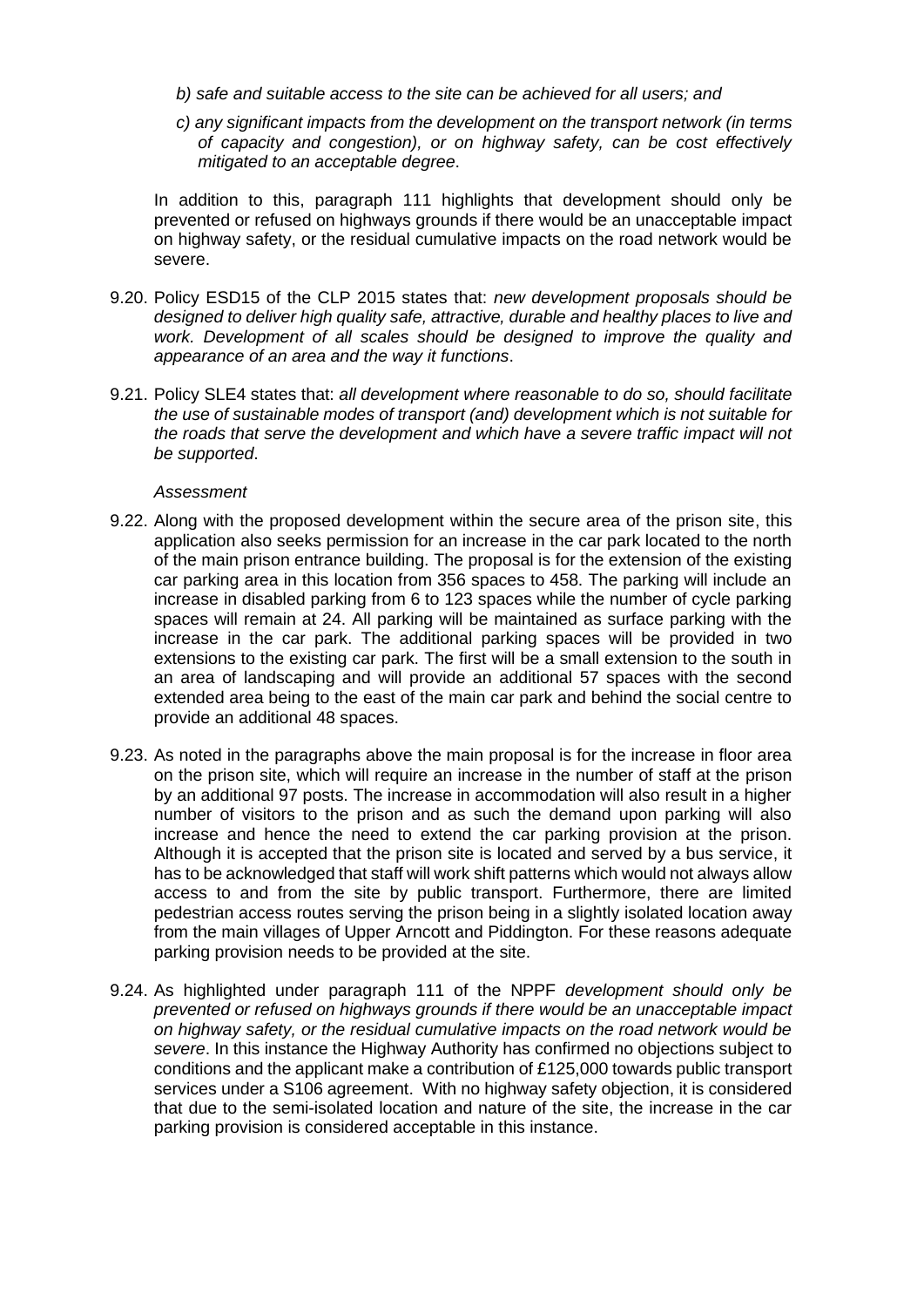## Drainage

### *Policy content*

- 9.25. Section 14 of the NNPF covers the issue of meeting the challenge of climate change, flooding and coastal change. Paragraph 163 of which states that *when determining any planning applications, local planning authorities should ensure that flood risk is not increased elsewhere. Where appropriate, applications should be supported by a site-specific flood-risk assessment. Development should only be allowed in areas at risk of flooding where, in the light of this assessment (and the sequential and exception tests, as applicable) it can be demonstrated that:* 
	- *a) within the site, the most vulnerable development is located in areas of lowest flood risk, unless there are overriding reasons to prefer a different location;*
	- *b) the development is appropriately flood resistant and resilient;*
	- *c) it incorporates sustainable drainage systems, unless there is clear evidence that this would be inappropriate;*
	- *d) any residual risk can be safely managed; and e) safe access and escape routes are included where appropriate, as part of an agreed emergency plan*.
- 9.26. Paragraph 165 of the NPPF continues by stating that major developments should incorporate sustainable drainage systems unless there is clear evidence that this would be inappropriate. The systems used should:
	- a) take account of advice from the lead local flood authority;
	- b) have appropriate proposed minimum operational standards;
	- c) have maintenance arrangements in place to ensure an acceptable standard of operation for the lifetime of the development; and
	- d) where possible, provide multifunctional benefits
- 9.27. Policy ESD7 of the CLP 2015 requires the use of Sustainable Drainage Systems (SuDS) to manage surface water drainage systems. This is with the aim to manage and reduce flood risk in the District.

#### *Assessment*

- 9.28. The site is situated wholly within Flood Zone 1, which is land which has a less than 1 in 1,000-year probability of river flooding.
- 9.29. Nevertheless, the application is supported by a Flood Risk Assessment as well as details of a SuDs scheme around the site to allow for adequate drainage of the site and to accommodate the additional floor area. The applicant also confirms that the foul and surface water drainage from the existing buildings to be refurbished will be connected into the existing foul and surface water network separate to the drainage for the new build. As a result of the design the applicant is of the view that no flooding of the drainage system will occur during a 1 in 30-year storm event (in accordance with Ciria 753, The SUDS Manual). Furthermore, the applicant has also confirmed that no flooding of adjacent properties, land or main accesses will occur during a 1 in 200-year storm event inclusive of an additional 30% for climate change (in accordance with Ciria 753, The SUDS manual). Notwithstanding this the applicant has also confirmed that given the low risk of surface water flooding identified in and across the site, it is recommended best practice for the finished floor levels of the site to be elevated above surrounding ground levels by a minimum of 300mm where practicable to address any residual risk of surface water flooding. It is also considered that due to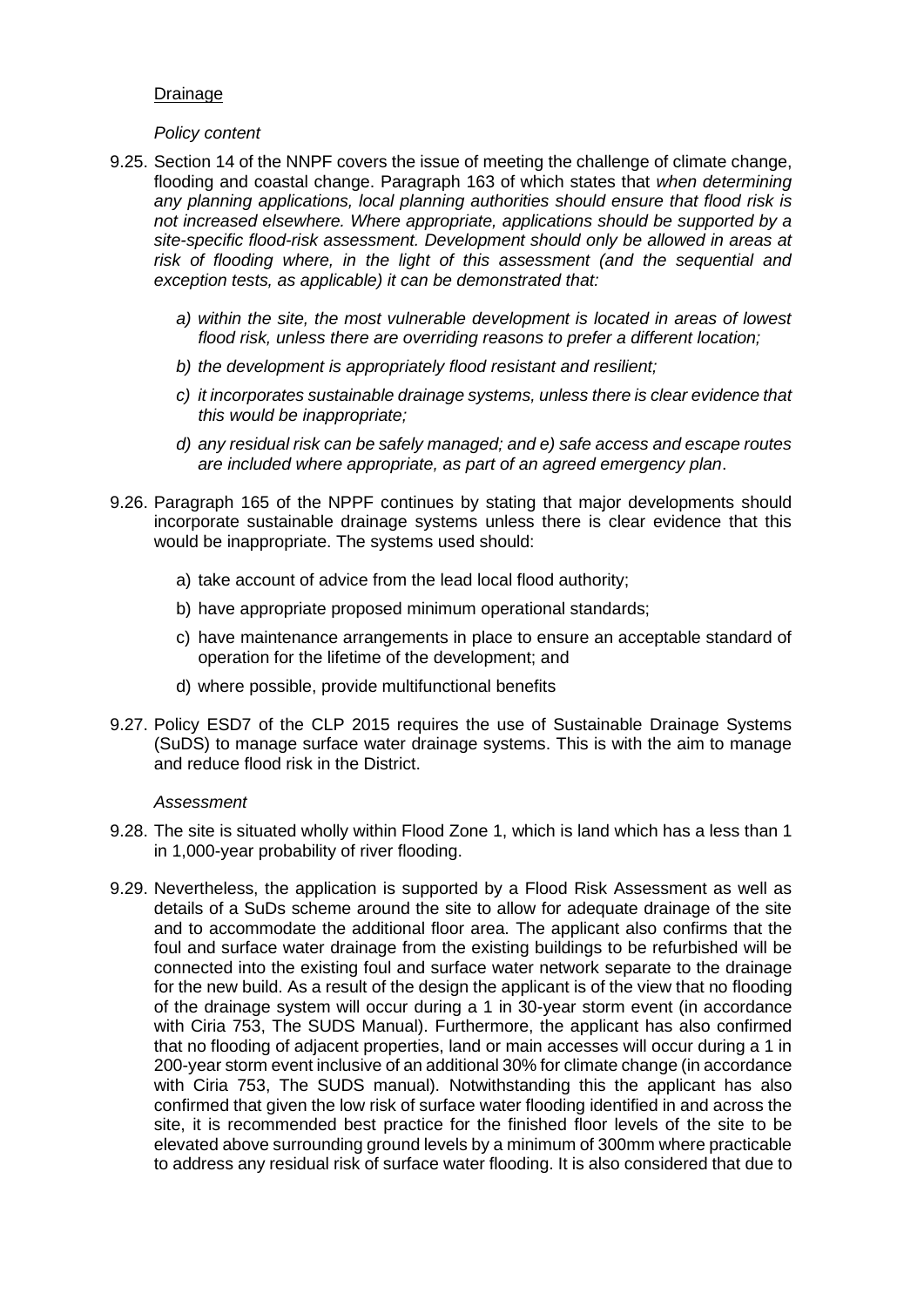the nature of the site, that it is likely that a drainage system will address the on-site surface water flood risk.

- 9.30. In considering the details submitted, no comments have been raised by the Internal Drainage Board but an objection has been received from the Local Lead Flood Authority on the grounds of a lack of information relating to surface water drainage. Thames Water have also suggested an inability of the existing water network infrastructure to accommodate the needs of this development proposal without further information being provided. Notwithstanding this point, Thames Water has not objected to the proposals but stated that in the event that planning permission is granted that a suitably worded condition should be attached which requires no occupation of any new development until all water network upgrades required to accommodate the additional demand to serve the development have been completed; or a development and infrastructure phasing plan has been agreed with Thames Water to allow development to be occupied. Thames Water has also requested that in the event that permission is granted that an Informative is added to the decision notice which highlights that a Groundwater Risk Management Permit from Thames Water will be required for discharging groundwater into a public sewer which is to be agreed with Thames Water prior to any discharge into the main system.
- 9.31. As highlighted in the comments of Thames Water, the applicant will need to discuss the details of the final drainage connection with Seven Trent and reach an agreement on what if any changes to the infrastructure are required, to allow the development to connect to the current system. There is no objection raised to the proposal by Thames Water. With regards to the objection raised by the LLFGA it is considered that the additional information required could be provided by a suitably worded condition and at the time of drafting this report confirmation of this was sought from the LLFA. Based on this and the no objections raised to the application by Thames Water, it is considered that subject to the necessary infrastructure being in place there is no drainage reason to warrant a refusal in this instance.

#### Ecology Impact

#### *Legislative context*

- 9.32. The Conservation of Habitats and Species Regulations 2017 consolidate the Conservation of Habitats and Species Regulations 2010 with subsequent amendments. The Regulations transpose European Council Directive 92/43/EEC, on the conservation of natural habitats and of wild fauna and flora (EC Habitats Directive), into national law. They also transpose elements of the EU Wild Birds Directive in England and Wales. The Regulations provide for the designation and protection of 'European sites', the protection of 'European protected species', and the adaptation of planning and other controls for the protection of European Sites.
- 9.33. Under the Regulations, competent authorities i.e., any Minister, Government department, public body, or person holding public office, have a general duty, in the exercise of any of their functions, to have regard to the EC Habitats Directive and Wild Birds Directive.
- 9.34. The Regulations provide for the control of potentially damaging operations, whereby consent from the country agency may only be granted once it has been shown through appropriate assessment that the proposed operation will not adversely affect the integrity of the site. In instances where damage could occur, the appropriate Minister may, if necessary, make special nature conservation orders, prohibiting any person from carrying out the operation. However, an operation may proceed where it is or forms part of a plan or project with no alternative solutions, which must be carried out for reasons of overriding public interest.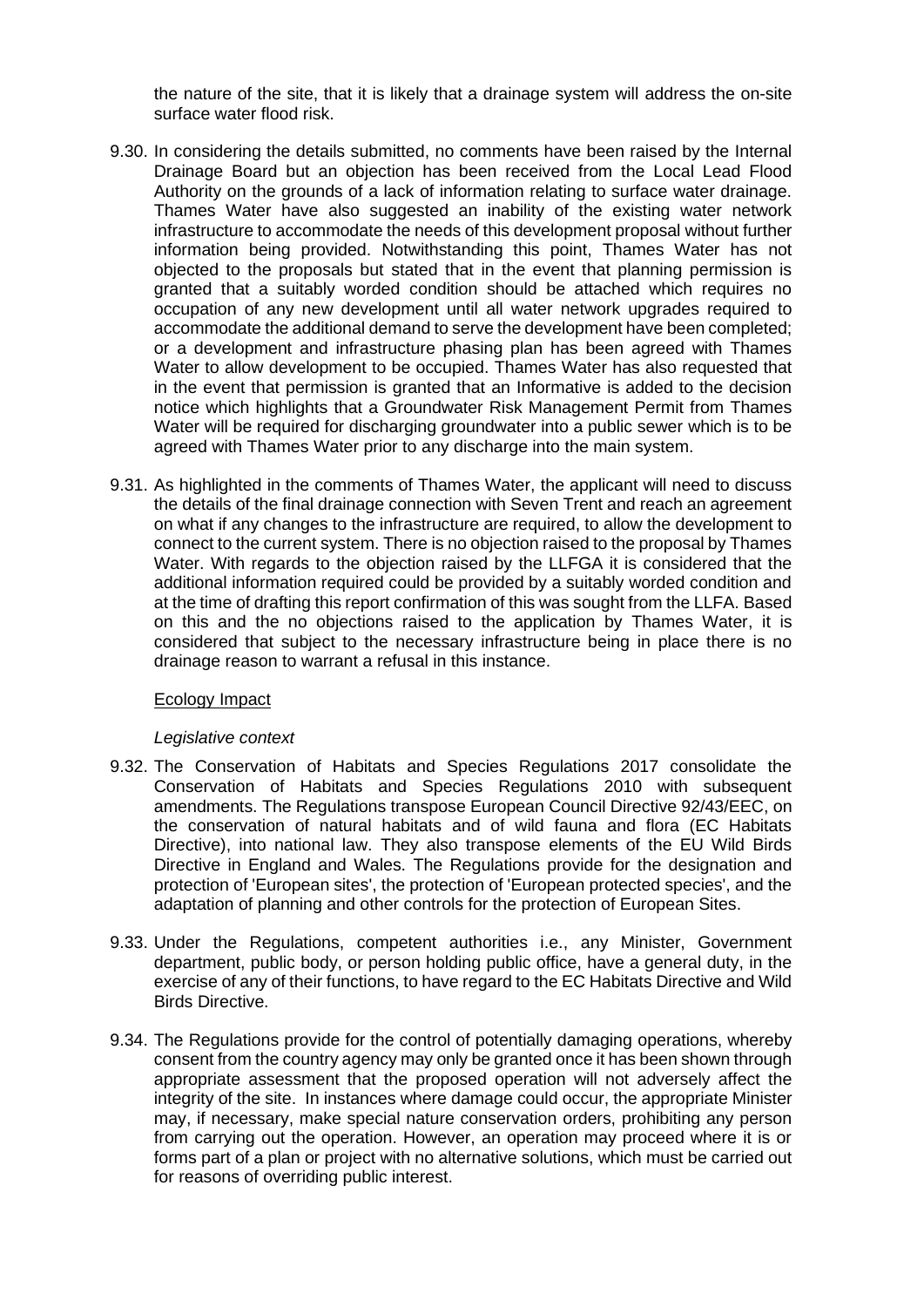- 9.35. The Regulations make it an offence (subject to exceptions) to deliberately capture, kill, disturb, or trade in the animals listed in Schedule 2, or pick, collect, cut, uproot, destroy, or trade in the plants listed in Schedule 4. However, these actions can be made lawful through the granting of licenses by the appropriate authorities by meeting the requirements of the 3 strict legal derogation tests:
	- (1) Is the development needed to preserve public health or public safety or other imperative reasons of overriding public interest including those of a social or economic nature and beneficial consequences of primary importance for the environment?
	- (2) That there is no satisfactory alternative.
	- (3) That the action authorised will not be detrimental to the maintenance of the population of the species concerned at a favourable conservation status in their natural range.
- 9.36. The Regulations require competent authorities to consider or review planning permission, applied for or granted, affecting a European site, and, subject to certain exceptions, restrict or revoke permission where the integrity of the site would be adversely affected. Equivalent consideration and review provisions are made with respects to highways and roads, electricity, pipelines, transport and works, and environmental controls (including discharge consents under water pollution legislation).

#### *Policy Context*

- 9.37. Paragraph 170 of the NPPF states that Planning policies and decisions should contribute to and enhance the natural and local environment by (amongst others): a) protecting and enhancing valued landscapes, sites of biodiversity or geological value and soils; and d) minimising impacts on and providing net gains for biodiversity, including by establishing coherent ecological networks that are more resilient to current and future pressures.
- 9.38. Paragraph 175 states that when determining planning applications, local planning authorities should apply the following principles: a) if significant harm to biodiversity resulting from a development cannot be avoided, adequately mitigated, or, as a last resort, compensated for, then planning permission should be refused; d) development whose primary objective is to conserve or enhance biodiversity should be supported; while opportunities to incorporate biodiversity improvements in and around developments should be encouraged, especially where this can secure measurable net gains for biodiversity.
- 9.39. Paragraph 180 of the NPPF states that planning decisions should also ensure that new development is appropriate for its location taking into account the likely effects (including cumulative effects) of pollution on health, living conditions and the natural environment, as well as the potential sensitivity of the site or the wider area to impacts that could arise from the development. In doing so they should (amongst others) limit the impact of light pollution from artificial light on local amenity, intrinsically dark landscapes and nature conservation.
- 9.40. Policy ESD10 of the Cherwell Local Plan 2011-2031 lists measures to ensure the protection and enhancement of biodiversity and the natural environment, including a requirement for relevant habitat and species surveys and associated reports to accompany planning applications which may affect a site, habitat or species of known ecological value.
- 9.41. Policy ESD11 is concerned with Conservation Target Areas (CTAs), and requires all development proposals within or adjacent CTAs to be accompanied by a biodiversity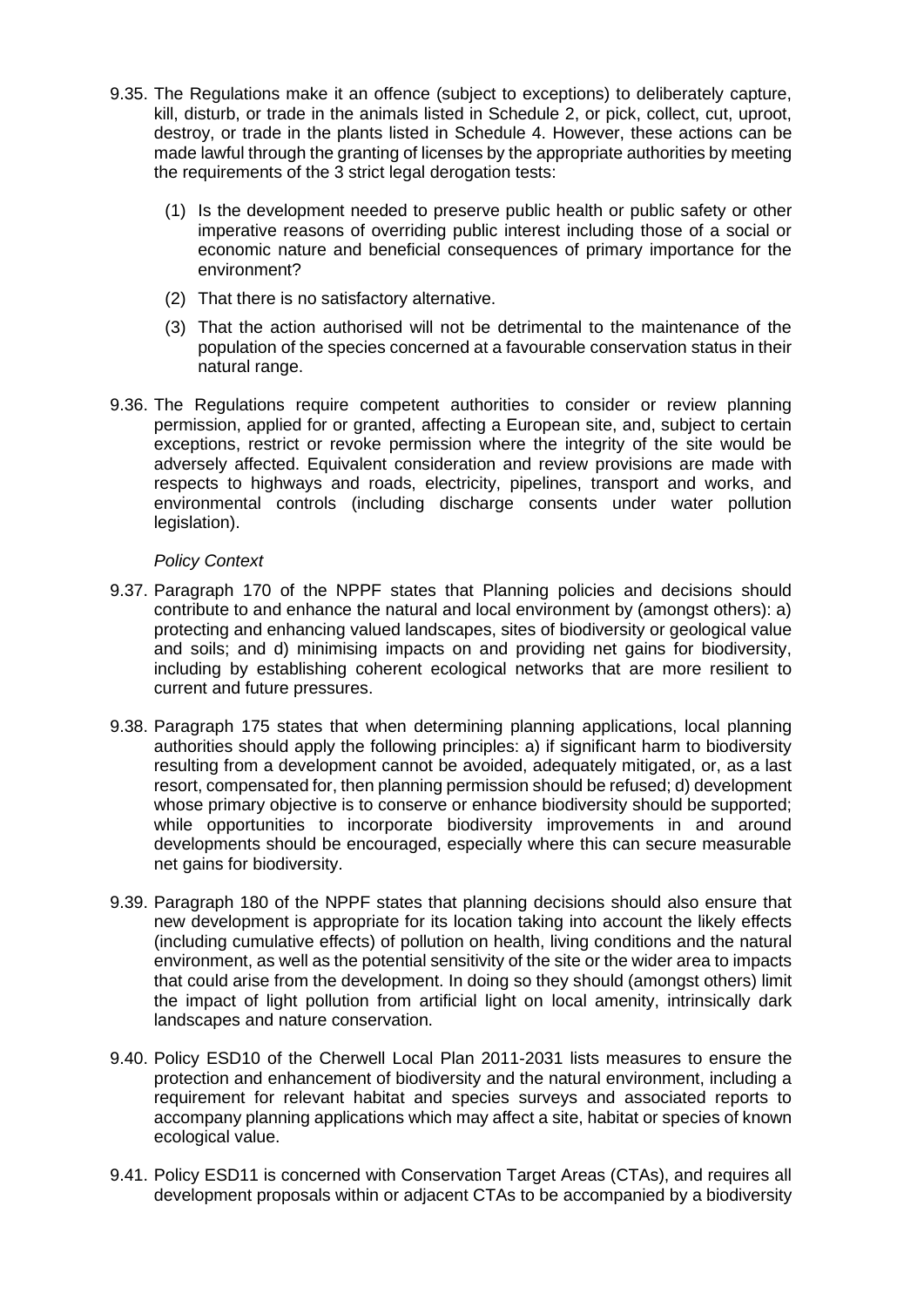survey and a report identifying constraints and opportunities for biodiversity enhancement.

- 9.42. These polices are both supported by national policy in the NPPF and also, under Regulation 43 of Conservation of Habitats & Species Regulations 2017, it is a criminal offence to damage or destroy a breeding site or resting place, unless a licence is in place.
- 9.43. The Planning Practice Guidance dated 2014 post-dates the previous Government Circular on Biodiversity and Geological Conservation (ODPM Circular 06/2005), although this remains extant. The PPG states that Local Planning Authorities should only require ecological surveys where clearly justified, for example if there is a reasonable likelihood of a protected species being present and affected by development. Assessments should be proportionate to the nature and scale of development proposed and the likely impact on biodiversity.

### *Assessment*

- 9.44. Natural England's Standing Advice states that an LPA only needs to ask an applicant to carry out a survey if it's likely that protected species are:
	- present on or near the proposed site, such as protected bats at a proposed barn conversion affected by the development

It also states that LPA's can also ask for:

- a scoping survey to be carried out (often called an 'extended phase 1 survey'), which is useful for assessing whether a species-specific survey is needed, in cases where it's not clear which species is present, if at all
- an extra survey to be done, as a condition of the planning permission for outline plans or multi-phased developments, to make sure protected species aren't affected at each stage (this is known as a 'condition survey')
- 9.45. The application is supported by a detailed ecology assessment of the application site. The report highlights that an ecological survey and appraisal of the site and proposed development was undertaken in October 2021. The survey was also supported by a search of Bioscan's own in-house archives and available online resources, such as the government's MAGIC website, and information supplied by the Thames Valley Environmental Records Centre.
- 9.46. The report outlines that the proposed development site is not covered by any statutory or non-statutory nature conservation designations, and there are no potentially affected designated sites in the local landscape. The report highlights that no confirmed evidence of specially protected species being resident within the areas studied was found. In particular, no evidence of badgers was found, and the no reptiles of any species were recorded during the detailed survey. In terms other species the report notes that Dormouse is fully protected under the Conservation of Habitats and Species Regulations 2017 (as amended) and whilst no conclusive evidence of this species was found, an unconfirmed nest was recorded and it would be prudent to adopt a precautionary approach at this stage that assumes this species is present. It is therefore recommended that further checks of these tubes be carried out in November.
- 9.47. The static bat detector surveys confirmed three bat species together with bats of the Myotis, Plecotus and Nyctalus genera. Whilst it is difficult to be confident as to which species of Myotis bat were detected, analysis of these calls suggests the likely detection of Daubenton's bat Myotis daubentonii and also Natterer's bat Myotis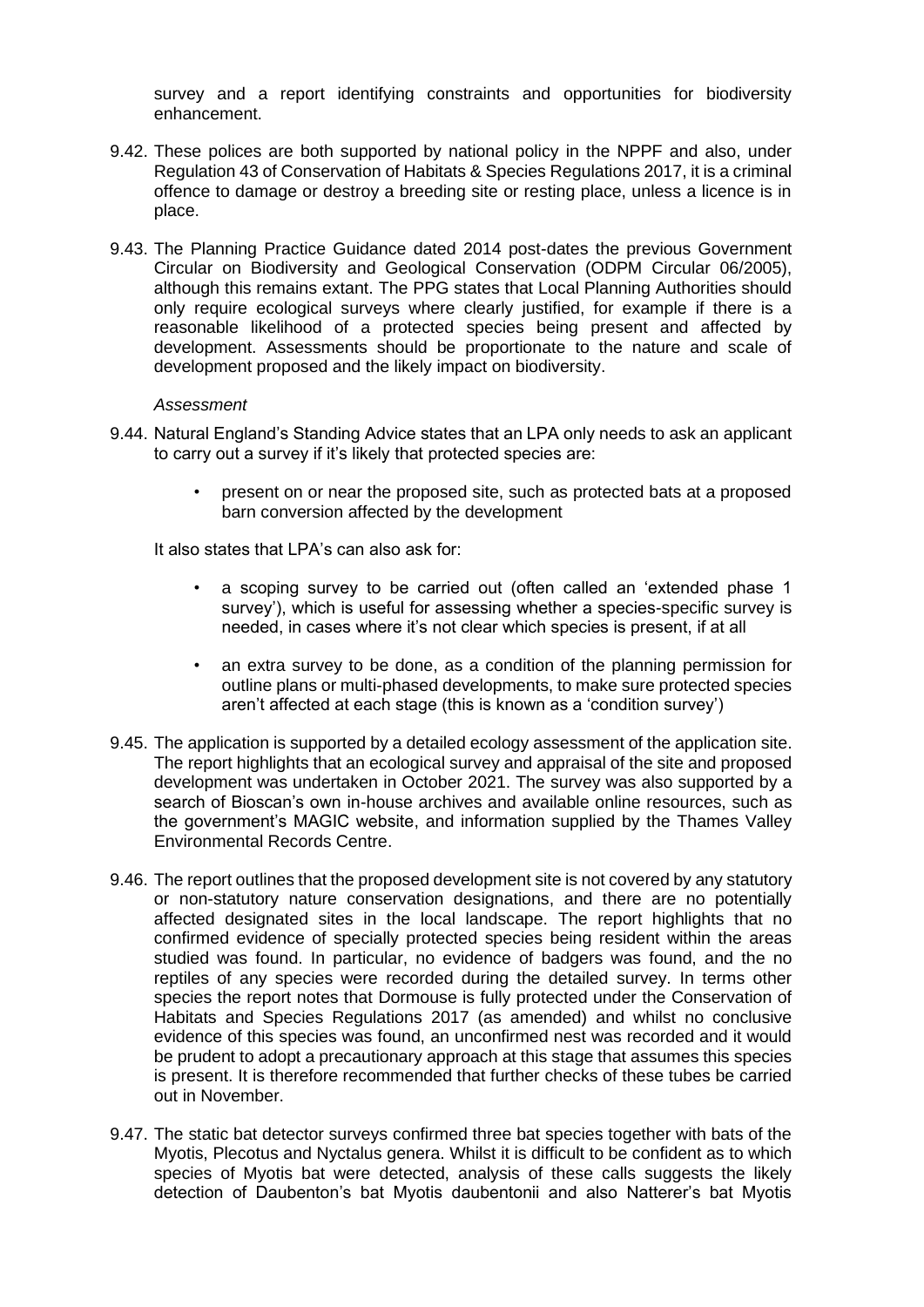nattereri. Of these, soprano pipistrelle and noctule are a species of principal importance. The most frequently detected species was common pipistrelle, which accounted for approximately 75% of all the bat registrations, with 8% of calls from soprano pipistrelle bats, 4% were from Myotis bats and 9% were from noctule bats. This mix of registrations suggests the survey area may be of higher importance to bats within the local area and it is reasonable to attributed it a value at up to the local (e.g. Parish) level. Notwithstanding this, although the proposals would result in the removal of an area of meadow and amenity grassland, given the extent foraging habitat that would remain this impact is unlikely to significantly denude this value.

- 9.48. With regards to natural habitat the report highlights that the majority of the habitats were found to contain species and assemblages of plant species that are common and widespread throughout much of lowland Britain. The presence of a grassland likely to be remnant lowland meadow is, however, significant in the context of land use planning as it is a Section 41 priority habitat and therefore a material consideration for the local planning authority. The greatest impact on the area of lowland meadow is as a result of the new car parking located to the north of the main site. The loss of such habitat should therefore be justified, and the mitigation hierarchy adopted to first avoid, then mitigate and lastly compensate for any impact. The origin of the impact on this habitat is the need to create additional parking at the prison to support the expanded prisoner capacity. It is understood that space within the prison landholding for this is limited, and wholly avoiding an impact on this grassland is not possible. Nevertheless, following initial discussions with applicant the parking area was reconfigured and space for some additional parking was found elsewhere. This resulted in some 781 sqm of lowland meadow that was proposed to be removed, now being retained.
- 9.49. In order for the local planning authority to discharge its legal duty under the Conservation of Habitats and Species Regulations 2017 when considering a planning application where EPS are likely or found to be present at the site or surrounding area, local planning authorities must firstly assess whether an offence under the Regulations is likely to be committed. If so, the local planning authority should then consider whether Natural England would be likely to grant a licence for the development. In so doing the authority has to consider itself whether the development meets the 3 derogation tests listed above.
- 9.50. In respect of planning applications and the Council discharging of its legal duties, case law has shown that if it is clear/ very likely that Natural England will not grant a licence then the Council should refuse planning permission; if it is likely or unclear whether Natural England will grant the licence then the Council may grant planning permission.
- 9.51. Officers are satisfied, on the basis of the advice from the Council's Ecologist and the absence of any objection from Natural England, and subject to conditions, that the welfare of any European Protected Species found to be present at the site and surrounding land will continue and be safeguarded notwithstanding the proposed development and that the Council's statutory obligations in relation to protected species and habitats under the Conservation of Habitats & Species Regulations 2017, have been met and discharged.

#### Sustainable construction

#### *Policy Context*

9.52. Section 14 of the NPPF covers the issue of meeting the challenge of climate change, flooding and coastal change. Paragraph 150 states that new development should be planned for in ways that: a*) avoid increased vulnerability to the range of impacts arising from climate change. When new development is brought forward in areas*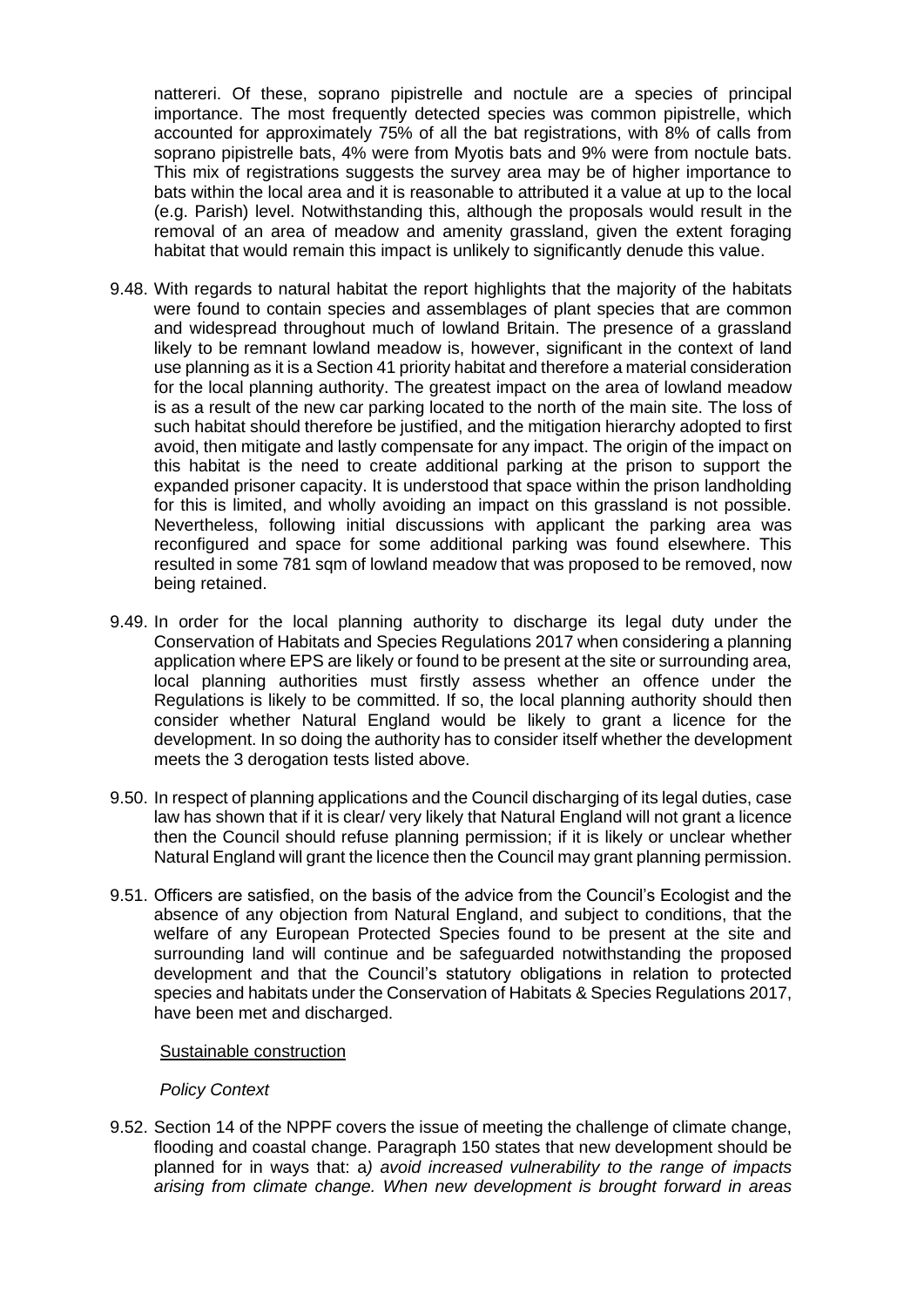*which are vulnerable, care should be taken to ensure that risks can be managed through suitable adaptation measures, including through the planning of green infrastructure; and b) can help to reduce greenhouse gas emissions, such as through its location, orientation and design. Any local requirements for the sustainability of buildings should reflect the Government's policy for national technical standards*. Paragraph 151 continues by stating, amongst other things, that *in order to help increase the use and supply of renewable and low carbon energy and heat, plans should: c) identify opportunities for development to draw its energy supply from decentralised, renewable or low carbon energy supply systems and for co-locating potential heat customers and suppliers*.

### *Development Plan*

- 9.53. Policy ESD1 of the CLP 2015 covers the issue of Mitigating and Adapting to Climate Change and includes criteria under which application for new development will be considered. Included in the criteria is the requirement that development will incorporate suitable adaptation measures to ensure that development is more resilient to climate change impacts. These requirements will include the consideration of, *taking into account the known physical and environmental constraints when identifying locations for development. Demonstration of design approaches that are resilient to climate change impacts including the use of passive solar design for heating and cooling. Minimising the risk of flooding and making use of sustainable drainage methods and reducing the effects of development on the microclimate (through the provision of green infrastructure including open space and water, planting, and green roofs)*.
- 9.54. With regards to Policy ESD 2, this covers the area of Energy Hierarchy and Allowable Solutions. The policy seeks to achieve carbon emission reductions, where the Council will promote an 'energy hierarchy' as follows: *Reducing energy use, in particular by the use of sustainable design and construction measures. Supplying energy efficiently and giving priority to decentralised energy supply. Making use of renewable energy Making use of allowable solutions*. Any new development will be expected to take these points into account and address the energy needs of the development.
- 9.55. Policy ESD 3 covers the issue of Sustainable Construction and states amongst other things that a*ll new residential development will be expected to incorporate sustainable design and construction technology to achieve zero carbon development through a combination of fabric energy efficiency, carbon compliance and allowable solutions in line with Government policy.* The Policy continues by stating that *Cherwell District is in an area of water stress and as such the Council will seek a higher level of water efficiency than required in the Building Regulations, with developments achieving a limit of 110 litres/person/day*. The Policy continues by stating that *all development proposals will be encouraged to reflect high quality design and high environmental standards, demonstrating sustainable construction methods including but not limited to: Minimising both energy demands and energy loss. Maximising passive solar lighting and natural ventilation. Maximising resource efficiency Incorporating the use of recycled and energy efficient materials. Incorporating the use of locally sourced building materials. Reducing waste and pollution and making adequate provision for the recycling of waste. Making use of sustainable drainage methods. Reducing the impact on the external environment and maximising opportunities for cooling and shading (by the provision of open space and water, planting, and green roofs, for example); and making use of the embodied energy within buildings wherever possible and re-using materials where proposals involve demolition or redevelopment*.
- 9.56. Policy ESD5 covers the issue of Renewable Energy and relates to all residential developments for more than 100 dwellings and non-domestic developments above 1000sqm. The policy states, inter-alia that where feasible, site renewable energy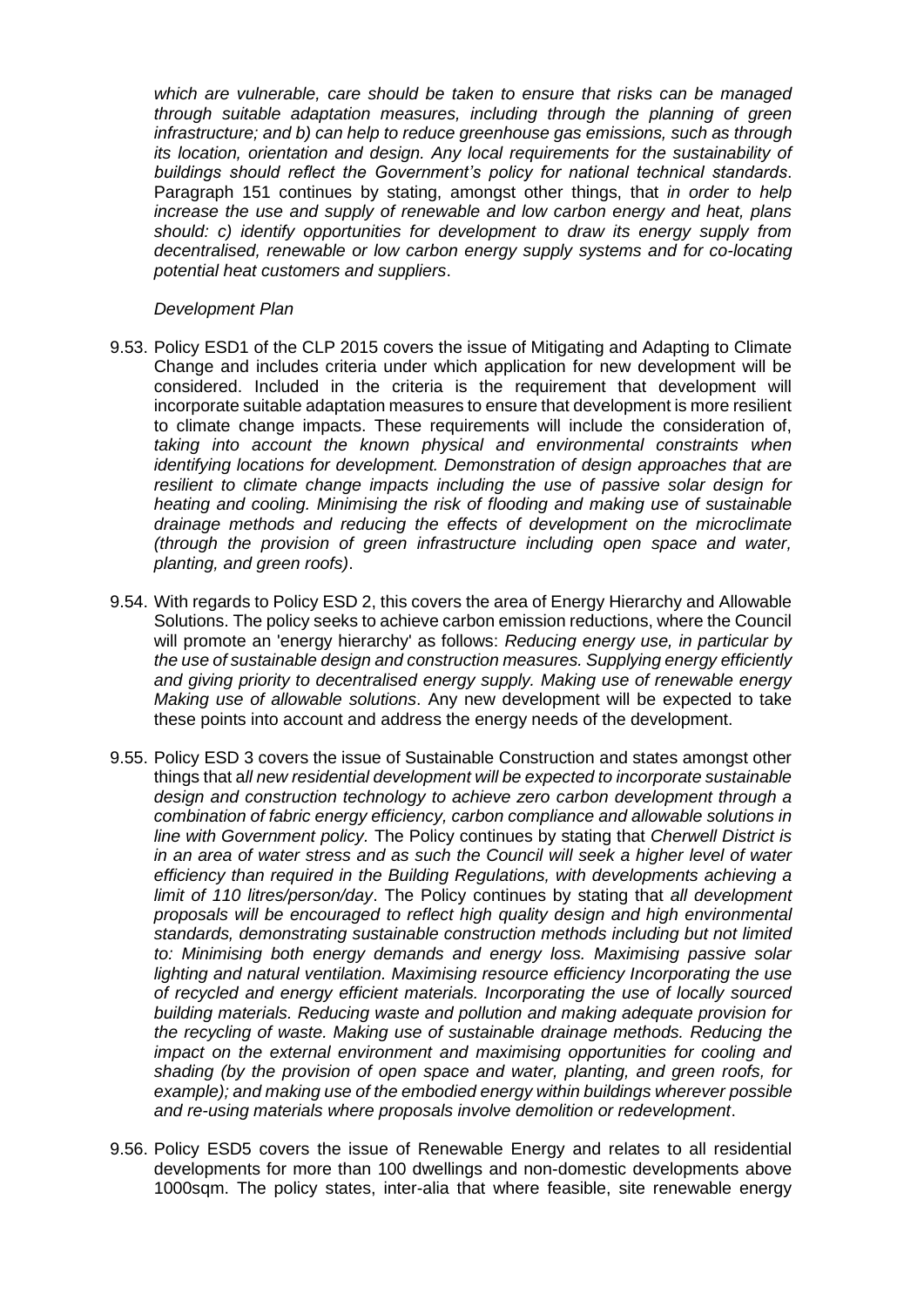provision will be required as part of the development unless an alternative solution would deliver the same or increased benefit.

### *Assessment*

- 9.57. This application seeks planning permission for a series of new buildings on this prison site along with a few extensions to and refurbishment of existing units on the site. The applicant has confirmed that in terms of the new build elements, they will be aiming to achieve the BREEAM 'Outstanding' target and meeting the Net Zero Carbon Strategy standard set out in the London Energy Transformation Initiative (LETI) Climate Energy Design Guide standard stipulated by the Ministry of Justice. Renewable measures will be incorporated into the design and this can be seen on the elevation plans, which clearly show the use of PV solar panels on a number of roofs and the use of air source heat pumps.
- 9.58. In conclusion, it is considered that the design of the new build both in terms of the extensions and the new buildings on the site will be built to a high standard in terms of sustainable construction. Measures will also be used across the site to reduce the environmental impact of the development in terms of the build and use of the site, which complies with the requirements of the NPPF and adopted Local Plan policies.

# **10. PLANNING BALANCE AND CONCLUSION**

- 10.1. This application seeks planning permission for a number of extensions to existing buildings and for new buildings on this prison site. The accommodation is required to allow for an extension in the use of the prison site and to provide improved facilities within the site. The application also seeks permission for the extension of the existing surface car park to the immediate north of the main entrance to the secure part of the prison.
- 10.2. The use of the site as a prison has a long history and as the development is for additional prison-related accommodation, which could not be provided outside the walls of the prison, for this reason; it is considered that the principle of this development is acceptable.
- 10.3. In terms of design, the development will be of comparable size and use comparable materials to that used elsewhere on the prison site and therefore will not appear out of place. Notwithstanding this point, due to the high security wall around the prison the majority of the new development will not be visible from outside the site and therefore will have no impact on the area when viewed from the public highway. The only potential part of a building to be seen would be that of the roof of the four-storey accommodation block to be provided in the north section of the site. However, again due to the boundary wall, the highway landscaping belts together with the position of the building in the site, the impact of this element is likely to be very limited. For these reasons the development within the secure site will have no adverse impact on the area surrounding the prison.
- 10.4. The car park to the north of the main site will be visible as further development on the site. It is accepted that part of the new car park will result in a loss of an area of lowland habitat, however, the justification is warranted in this instance and there is no alternative location. The provision of the car park will result in an increase in the urban area around the site but that would not be to an extent which would warrant a refusal and is an area of development required to support the increased use within the prison site. Furthermore, there is no highway objection to the development in terms of highway safety issues.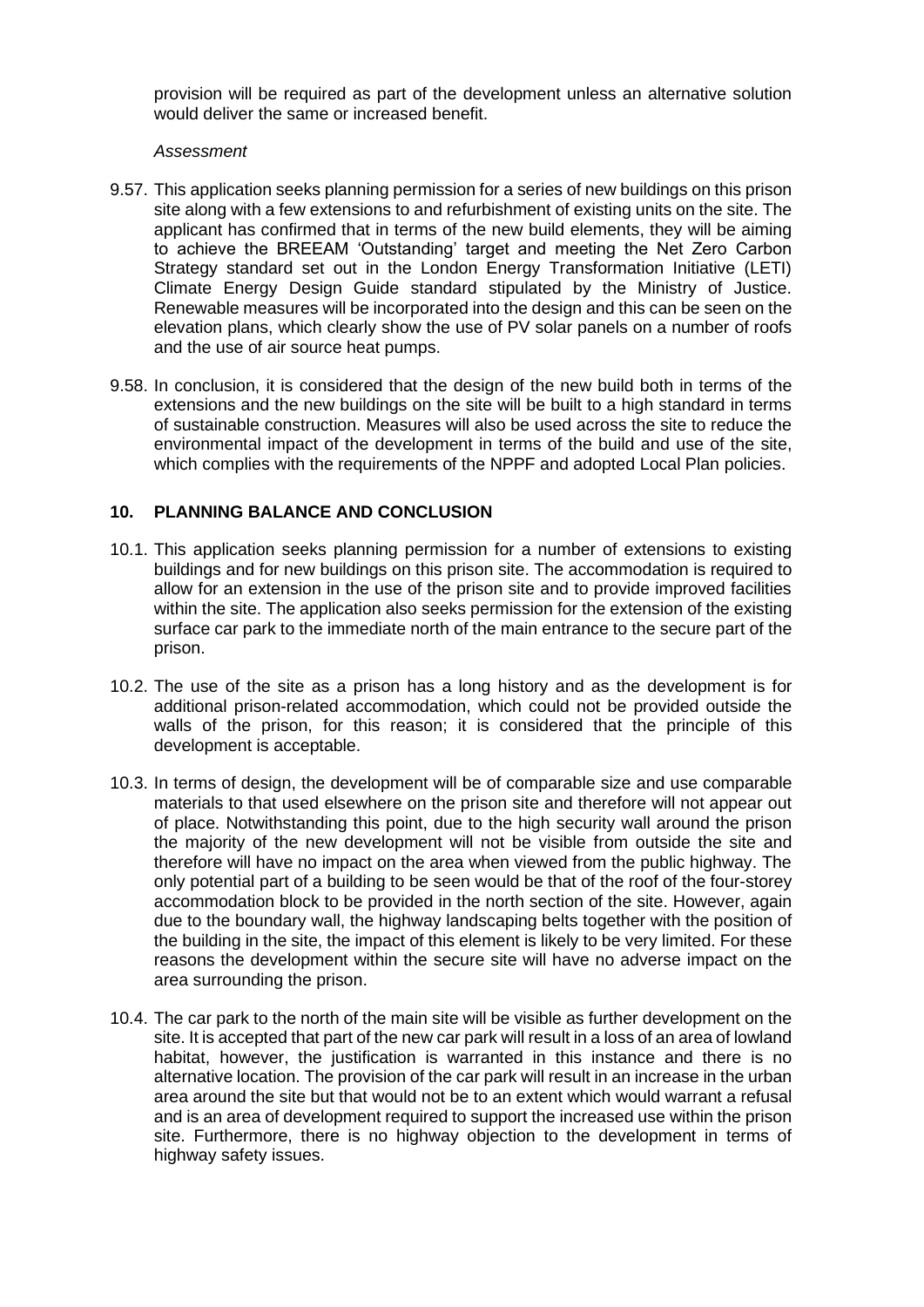- 10.5. The applicant has demonstrated that the site will be served by a new SUDs scheme to address the increased drainage requirements on the site. No objections have been raised subject to further details being provided to Thames Water, as stipulated by a condition and informative.
- 10.6. As this is a new build on the site, the applicant has confirmed that the development will be built to a high specification which will include a contribution towards the Net Zero Carbon Strategy for HMP Bullingdon, as defined by the Ministry of Justice. The measures to be used include PV solar panels on the roofs and the installation of air source heat pumps. The applicant has therefore complied with Local Plan Policies ESD1, ESD2 and ESD3.

# **11. RECOMMENDATION**

RECOMMENDATION – DELEGATE TO THE ASSISTANT DIRECTOR FOR PLANNING AND DEVELOPMENT TO GRANT PERMISSION, SUBJECT TO THE CONDITIONS SET OUT BELOW (AND ANY AMENDMENTS TO THOSE CONDITIONS AS DEEMED NECESSARY) AND THE COMPLETION OF A PLANNING OBLIGATION UNDER SECTION 106 OF THE TOWN AND COUNTRY PLANNING ACT 1990, AS SUBSTITUTED BY THE PLANNING AND COMPENSATION ACT 1991, TO SECURE THE FOLLOWING (AND ANY AMENDMENTS AS DEEMED NECESSARY):

### S106 HEADS OF TERMS

- £125,000 towards public transport services
- Monitoring fees TBC

### **CONDITIONS**

## **Time Limit**

1. The development hereby permitted shall be begun before the expiration of three years from the date of this permission.

Reason : To comply with the provisions of Section 91 of the Town and Country Planning Act 1990 as amended by Section 51 of the Planning and Compulsory Purchase Act 2004.

2. The development shall not be carried out otherwise than in complete accordance with the approved plans 535804-BHK-ZZZ-ZZ-DR-A-001-S4-D0100\_P02, 535804- BHK-ZZZ-ZZ-DR-A-020-S4-D0100\_P03, 535804-BHK-ZZZ-ZZ-DR-A-021-S4- D0100\_P03, 535804-BHK-ZZZ-ZZ-DR-A-100-S4-D0100\_P07, DR-A-1200\_P01, DR-A-1201\_P01, DR-A-1202\_P01, DR-A-1203\_P01, DR-A-1204\_P01, DR-A-1205\_P01, DR-A-3920\_P01, DR-A-4000\_P01, DR-A-4001\_P01, DR-A-4002\_P01, DR-A-4003\_P01, DR-A-4004\_P01, DR-A-4005\_P01, DR-A-4006\_P01, DR-A-3100\_P01, DR-A-3101\_P01, DR-A-30206\_P01, DR-A-3100\_P01, 535804-6462- BHK-051-ZZ-DR-A-0700-S4-D0100\_P01, 535804-6462-BHK-051-ZZ-DR-A-0120- S4-D0100\_P03, 535804-6462-BHK-051-GF-DR-A-0100-S4-D0100\_P04, 535804- 6462-BHK-051-MZ-DR-A-0102-S4-D0100\_P02, 535804-6462-BHK-051-ZZ-DR-A-0110-S4-D0100\_P03, 535804-6462-BHK-051-R1-DR-A-0101-S4-D0100\_P04, 535804-6462-BHK-050-ZZ-DR-A-0120-S4-D0100\_P02, 535804-6462-BHK-050-GF-DR-A-0100-S4-D0100\_P03, 535804-6462-BHK-050-R1-DR-A-0101-S4- D0100\_P03, 535804-6462-BHK-050-ZZ-DR-A-0110-S4-D0100\_P02, 535804-6462- BHK-053-ZZ-DR-A-0700-S4-D0100\_P01, 535804-6462-BHK-053-ZZ-DR-A-0120- S4-D0100\_P03, 535804-6462-BHK-053-ZZ-DR-A-0110-S4-D0100\_P03, 535804- 6462-BHK-053-GF-DR-A-0100-S4-D0100\_P05, 535804-6462-BHK-053-01-DR-A-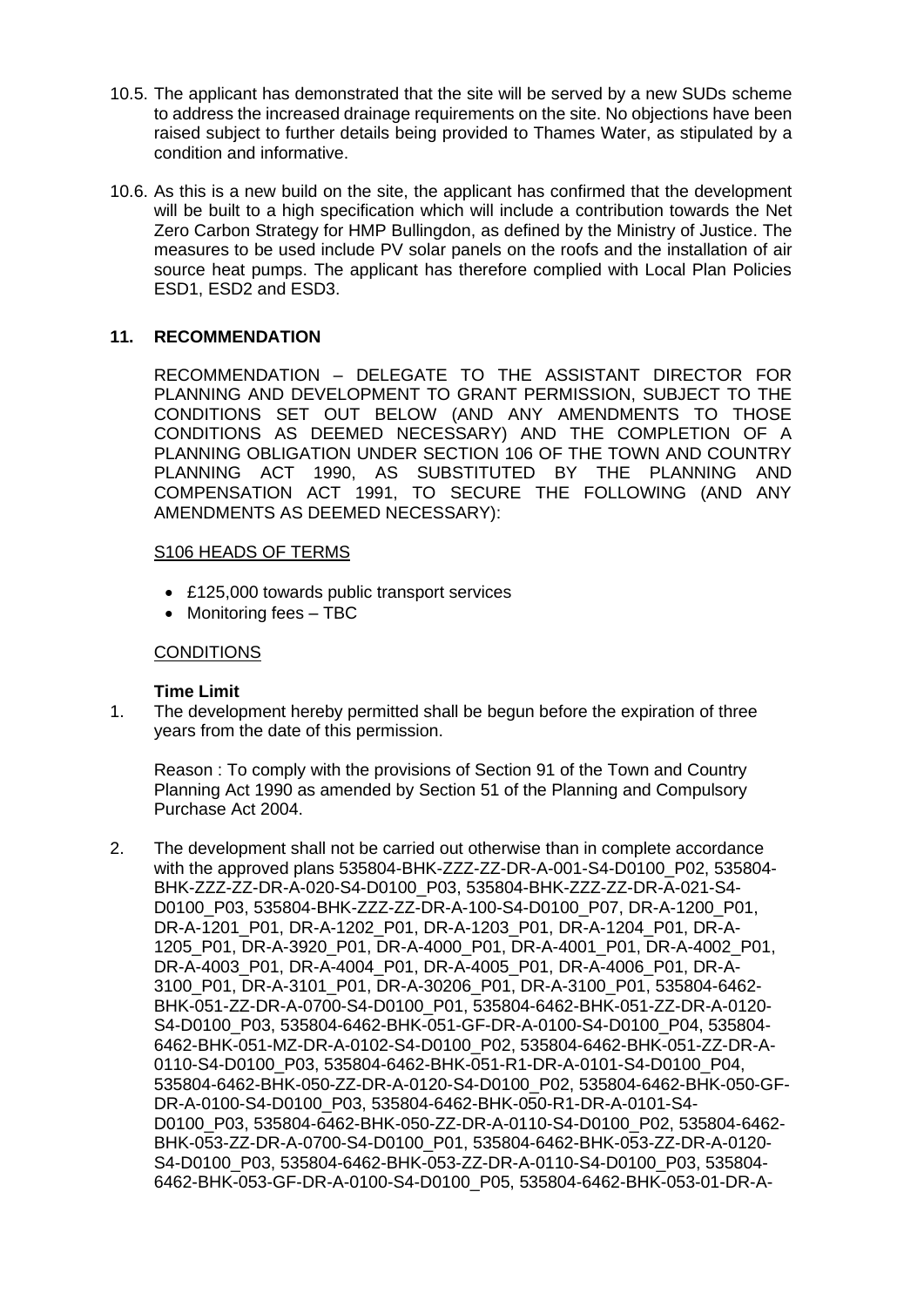0101-S4-D0100\_P05, 535804-6462-BHK-053-02-DR-A-0103-S4-D0100\_P02, 535804-6462-BHK-053-R1-DR-A-0102-S4-D0100\_P04, 535804-6462-BHK-024-ZZ-DR-A-0700-S4-D0100\_P01, 535804-6462-BHK-024-ZZ-DR-A-0120-S4-D0100\_P03, 535804-6462-BHK-024-GF-DR-A-0100-S4-D0100\_P04, 535804-6462-BHK-024-01- DR-A-0101-S4-D0100\_P04, 535804-6462-BHK-024-MZ-DR-A-0103-S4- D0100\_P02, 535804-6462-BHK-024-R1-DR-A-0102-S4-D0100\_P04, 535804-6462- BHK-024-ZZ-DR-A-0110-S4-D0100\_P03, 535804-6462-BHK-055-ZZ-DR-A-0700- S4-D0100\_P01, 535804-6462-BHK-055-ZZ-DR-A-0120-S4-D0100\_P03, 535804- 6462-BHK-055-ZZ-DR-A-0100-S4-D0100\_P04, 535804-6462-BHK-055-02-DR-A-0102-S4-D0100\_P02, 535804-6462-BHK-055-R1-DR-A-0101-S4-D0100\_P04, 535804-6462-BHK-055-ZZ-DR-A-0110-S4-D0100\_P03, 535804-6462-BHK-026-ZZ-DR-A-0700-S4-D0100\_P01, 535804-6462-BHK-026-ZZ-DR-A-0120-S4-D0100\_P03, 535804-6462-BHK-026-GF-DR-A-0001-S4-D0100\_P02, 535804-6462-BHK-026- GF-DR-A-0100-S4-D0100\_P05, 535804-6462-BHK-026-01-DR-A-0002-S4- D0100\_P02, 535804-6462-BHK-026-01-DR-A-0101-S4-D0100\_P04, 535804-6462- BHK-026-R1-DR-A-0102-S4-D0100\_P04, 535804-6462-BHK-026-ZZ-DR-A-0110- S4-D0100\_P03, 535804-6462-BHK-052-00-DR-A-0100-S4-D0100\_P03, 535804-6462-BHK-ZZZ-ZZ-SK-C-4200-S4-D0100\_P01, 535804-6462-BHK-ZZZ-ZZ-SK-C-4201-S4-D0100\_P01 received 20/12/2021 unless a non-material or minor material amendment is approved by the Local Planning Authority under the Town and Country Planning (Development Management Procedure) (England) Order 2015 (as amended).

Reason: To clarify the permission and for the avoidance of doubt.

3. No development shall be occupied until confirmation has been provided that either:- (i) all water network upgrades required to accommodate the additional demand to serve the development have been completed; or (ii) a development and infrastructure phasing plan has been agreed with Thames Water to allow development to be occupied. Where a development and infrastructure phasing plan is agreed no occupation shall take place other than in accordance with the agreed development and infrastructure phasing plan.

Reason: The development may lead to no / low water pressure and network reinforcement works are anticipated to be necessary to ensure that sufficient capacity is made available to accommodate additional demand anticipated from the new development.

4. The development hereby permitted shall be carried out in accordance with the recommendations set out in Ecological Appraisal of the HMP Prison Bullingdon by Bioscan (UK) Ltd dated November 2021 unless otherwise agreed in writing by the Local Planning Authority.

Reason: To protect habitats and/or species of importance to nature conservation from significant harm in accordance with the Government's aim to achieve sustainable development as set out in Section 15 of the National Planning Policy Framework.

5. The development shall proceed in accordance with the Flood Risk Assessment reference 20305-HYD-XX-XX-FP-FR-0005 prepared by Hydrock received 20/12/2021 accompanying the application unless otherwise previously approved in writing by the Local Planning Authority.

Reason: To protect the development and its occupants from the increased risk of flooding in accordance with Policy ESD6 of the Cherwell Local Plan 2011 – 2031 Part 1 and Government advice in Section 14 of the National Planning Policy Framework.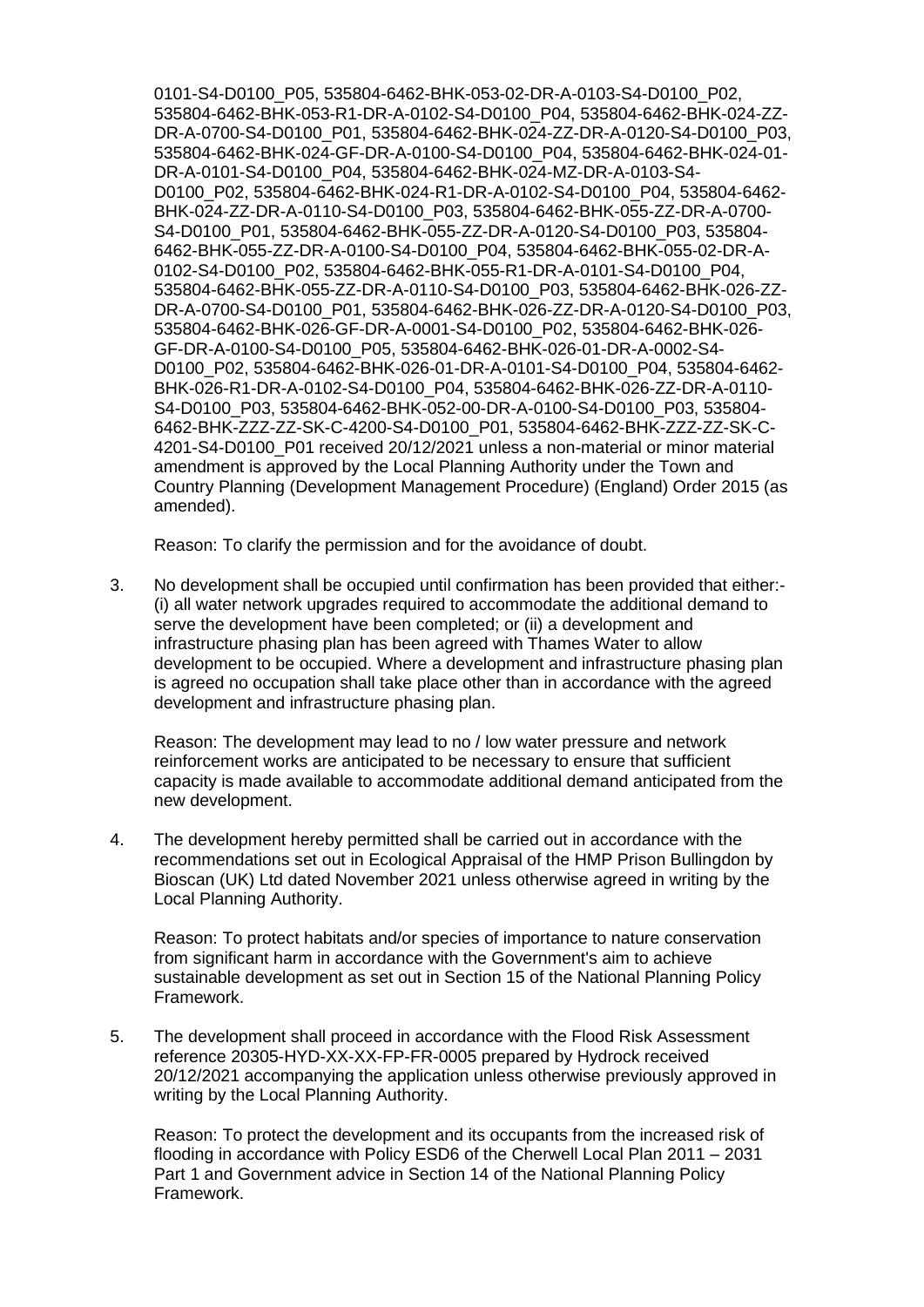6. If, during development, contamination not previously identified is found to be present at the site, no further development shall be carried out until full details of a remediation strategy detailing how the unsuspected contamination shall be dealt with has been submitted to and approved in writing by the Local Planning Authority. Thereafter the remediation strategy shall be carried out in accordance with the approved details.

Reason: To ensure that any ground and water contamination is identified and adequately addressed to ensure the safety of the development, the environment and to ensure the site is suitable for the proposed use, to comply with Saved Policy ENV12 of the Cherwell Local Plan 1996 and Section 15 of the National Planning Policy Framework.

7. The proposed extension to the car park shall be provided in accordance with the approved plans before first occupation of the development hereby permitted. The additional parking shall thereafter be retained for use in connection with the development for those purposes only.

Reason: In the interests of highway safety, to ensure the provision of adequate offstreet car parking to comply with Government guidance in Section 12 of the National Planning Policy Framework.

8. Prior to the first use or occupation of the development hereby permitted, covered cycle parking facilities shall be provided on the site in accordance with details to be first submitted to and approved in writing by the Local Planning Authority. The covered cycle parking facilities so provided shall thereafter be permanently retained and maintained for the parking of cycles in connection with the development.

Reason: In the interests of promoting sustainable transport modes in accordance with Government advice in the National Planning Policy Framework.

- 9. No development shall take place, including any works of demolition until a Construction Method Statement has been submitted to, and approved in writing by the Local Planning Authority. The statement shall provide for at a minimum:
	- a) The parking of vehicles of site operatives and visitors;
	- b) The routeing of HGVs to and from the site;
	- c) Loading and unloading of plant and materials;
	- d) Storage of plant and materials used in constructing the development;
	- e) The erection and maintenance of security hoarding including decorative displays and facilities for public viewing, where appropriate;
	- f) Wheel washing facilities including type of operation (automated, water recycling etc) and road sweeping;
	- g) Measures to control the emission of dust and dirt during construction;
	- h) A scheme for recycling/ disposing of waste resulting from demolition and construction works;
	- i) Delivery, demolition and construction working hours;

The approved Construction Method Statement shall be adhered to throughout the construction period for the development.

Reason: To ensure the environment is protected during construction in accordance with Saved Policy ENV1 of the Cherwell Local Plan 1996 and Government guidance contained within the National Planning Policy Framework. This information is required prior to commencement of the development as it is fundamental to the acceptability of the scheme.